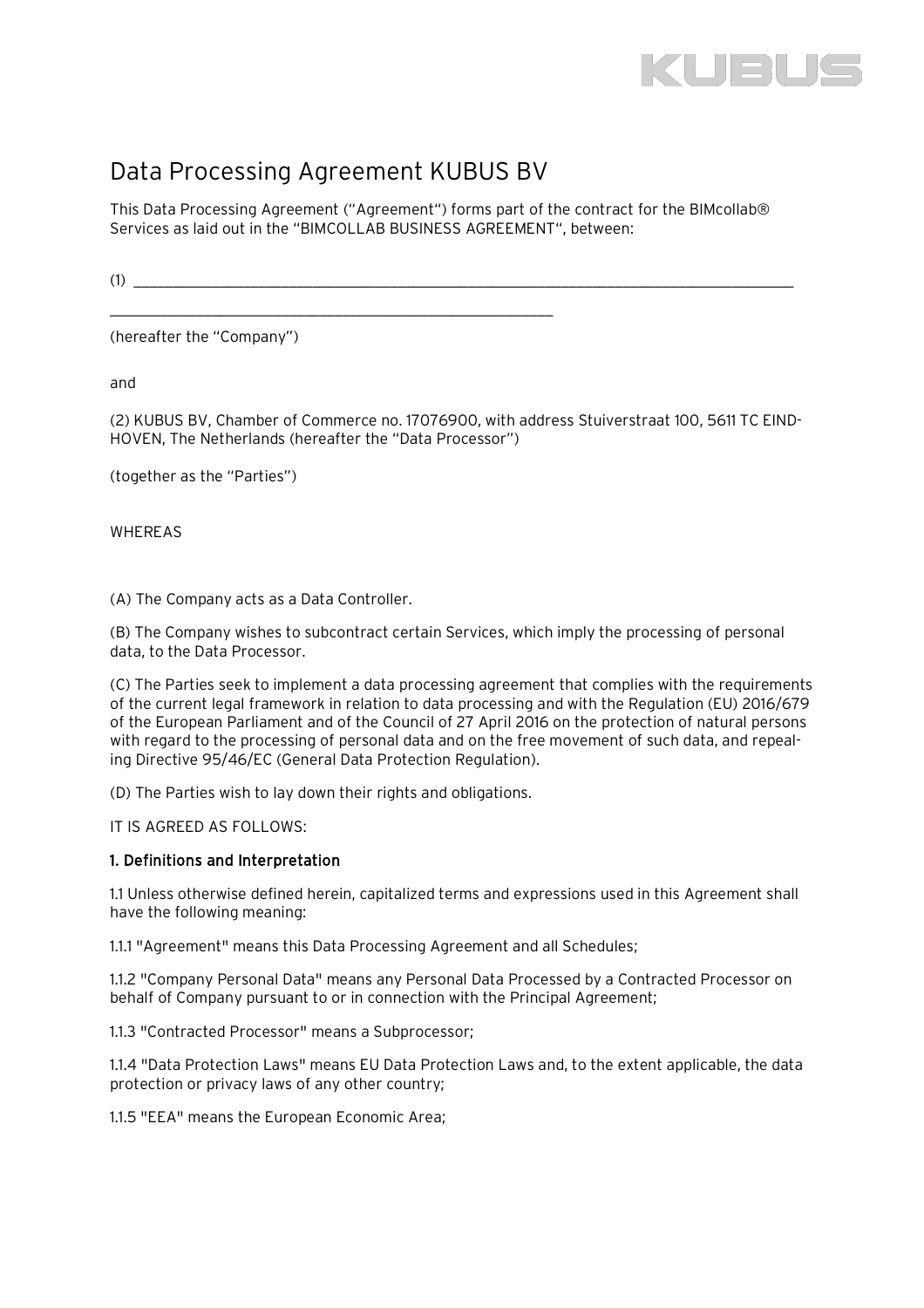1.1.6 "EU Data Protection Laws" means EU Directive 95/46/EC, as transposed into domestic legislation of each Member State and as amended, replaced or superseded from time to time, including by the GDPR and laws implementing or supplementing the GDPR;

1.1.7 "GDPR" means EU General Data Protection Regulation 2016/679;

1.1.8 "Data Transfer" means:

1.1.8.1 a transfer of Company Personal Data from the Company to a Contracted Processor; or

1.1.8.2 an onward transfer of Company Personal Data from a Contracted Processor to a Subcontracted Processor, or between two establishments of a Contracted Processor, in each case, where such transfer would be prohibited by Data Protection Laws (or by the terms of data transfer agreements put in place to address the data transfer restrictions of Data Protection Laws);

1.1.9 "Services" means the BIMcollab® services the Company provides.

1.1.10 "Subprocessor" means any person appointed by or on behalf of Processor to process Personal Data on behalf of the Company in connection with the Agreement.

1.2 The terms, "Commission", "Controller", "Data Subject", "Member State", "Personal Data", "Personal Data Breach", "Processing" and "Supervisory Authority" shall have the same meaning as in the GDPR, and their cognate terms shall be construed accordingly.

## 2. Processing of Company Personal Data

2.1 Processor shall:

2.1.1 comply with all applicable Data Protection Laws in the Processing of Company Personal Data; and

2.1.2 not Process Company Personal Data other than on the relevant Company's documented instructions.

2.2 The Company instructs Processor to process Company Personal Data.

## 3. Processor Personnel

3.1 Processor shall take reasonable steps to ensure the reliability of any employee, agent or contractor of any Contracted Processor who may have access to the Company Personal Data, ensuring in each case that access is strictly limited to those individuals who need to know / access the relevant Company Personal Data, as strictly necessary for the purposes of the Principal Agreement, and to comply with Applicable Laws in the context of that individual's duties to the Contracted Processor, ensuring that all such individuals are subject to confidentiality undertakings or professional or statutory obligations of confidentiality.

## 4. Security

4.1 Taking into account the state of the art, the costs of implementation and the nature, scope, context and purposes of Processing as well as the risk of varying likelihood and severity for the rights and freedoms of natural persons, Processor shall in relation to the Company Personal Data implement appropriate technical and organizational measures to ensure a level of security appropriate to that risk, including, as appropriate, the measures referred to in Article 32(1) of the GDPR.

4.2 In assessing the appropriate level of security, Processor shall take account in particular of the risks that are presented by Processing, in particular from a Personal Data Breach.

## 5. Subprocessing

5.1 Processor shall not appoint (or disclose any Company Personal Data to) any Subprocessor unless required or authorized by the Company.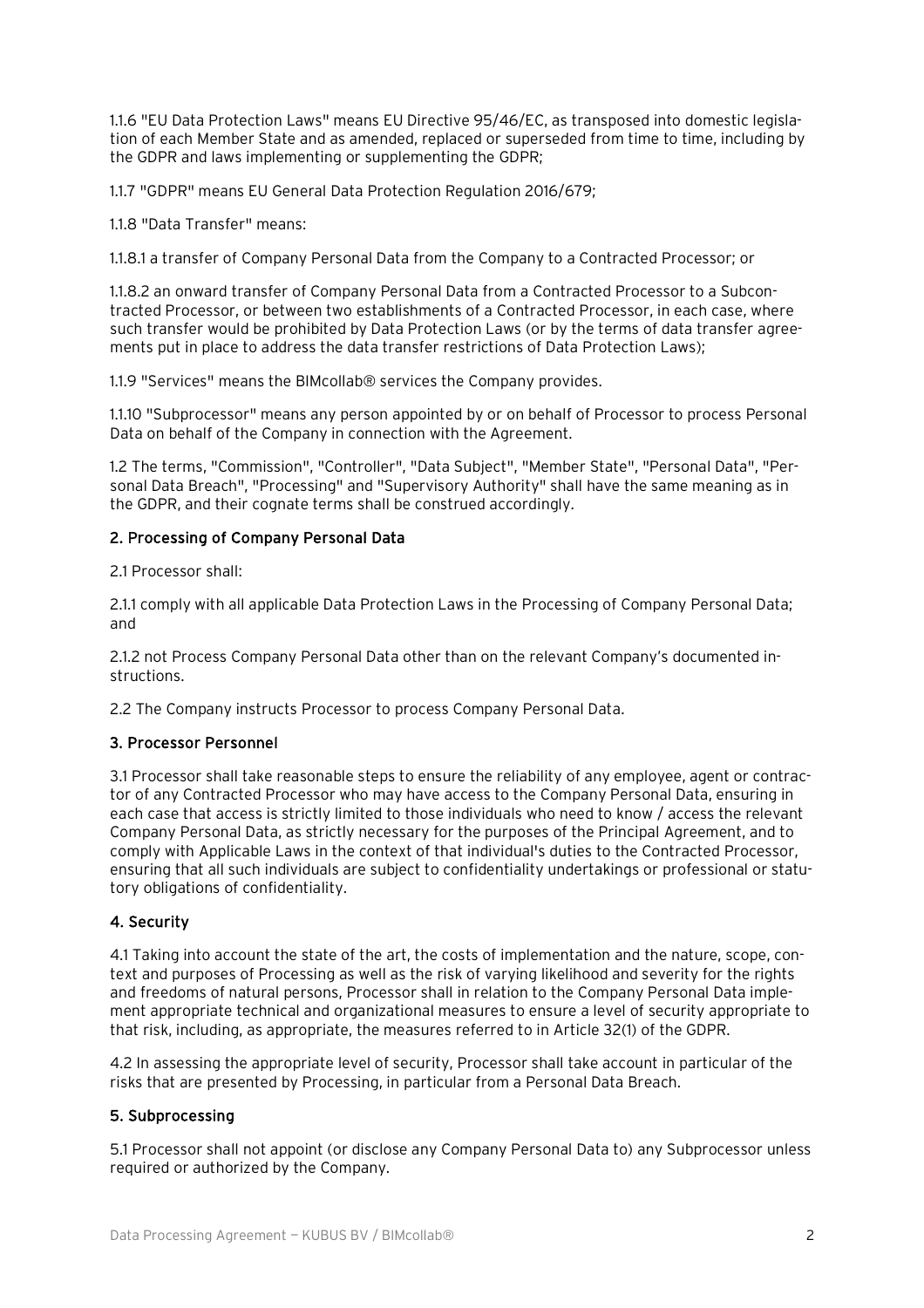# 6. Data Subject Rights

6.1 Taking into account the nature of the Processing, Processor shall assist the Company by implementing appropriate technical and organisational measures, insofar as this is possible, for the fulfilment of the Company obligations, as reasonably understood by Company, to respond to requests to exercise Data Subject rights under the Data Protection Laws.

6.2 Processor shall:

6.2.1 promptly notify Company if it receives a request from a Data Subject under any Data Protection Law in respect of Company Personal Data; and

6.2.2 ensure that it does not respond to that request except on the documented instructions of Company or as required by Applicable Laws to which the Processor is subject, in which case Processor shall to the extent permitted by Applicable Laws inform Company of that legal requirement before the Contracted Processor responds to the request.

## 7. Personal Data Breach

7.1 Processor shall notify Company without undue delay upon Processor becoming aware of a Personal Data Breach affecting Company Personal Data, providing Company with sufficient information to allow the Company to meet any obligations to report or inform Data Subjects of the Personal Data Breach under the Data Protection Laws.

7.2 Processor shall co-operate with the Company and take reasonable commercial steps as are directed by Company to assist in the investigation, mitigation and remediation of each such Personal Data Breach.

## 8. Data Protection Impact Assessment and Prior Consultation.

8.1 Processor shall provide reasonable assistance to the Company with any data protection impact assessments, and prior consultations with Supervising Authorities or other competent data privacy authorities, which Company reasonably considers to be required by article 35 or 36 of the GDPR or equivalent provisions of any other Data Protection Law, in each case solely in relation to Processing of Company Personal Data by, and taking into account the nature of the Processing and information available to, the Contracted Processors.

## 9. Deletion or return of Company Personal Data

9.1 Subject to this section 9 Processor shall promptly and in any event within 10 business days of the date of cessation of any Services involving the Processing of Company Personal Data (the "Cessation Date"), delete and procure the deletion of all copies of those Company Personal Data.

9.2 Processor shall provide written certification to Company that it has fully complied with this section 9 within 10 business days of the Cessation Date.

## 10. Audit rights

10.1 Subject to this section 10, Processor shall upon Controller's written request and on at least 30 days' notice to the Processor, make available to the Company on request all information necessary to demonstrate compliance with this Agreement, and shall allow for and contribute to audits, including inspections, by the Company or an auditor mandated by the Company in relation to the Processing of the Company Personal Data by the Contracted Processors.

10.2 Information and audit rights of the Company only arise under section 10.1 to the extent that the Agreement does not otherwise give them information and audit rights meeting the relevant requirements of Data Protection Law.